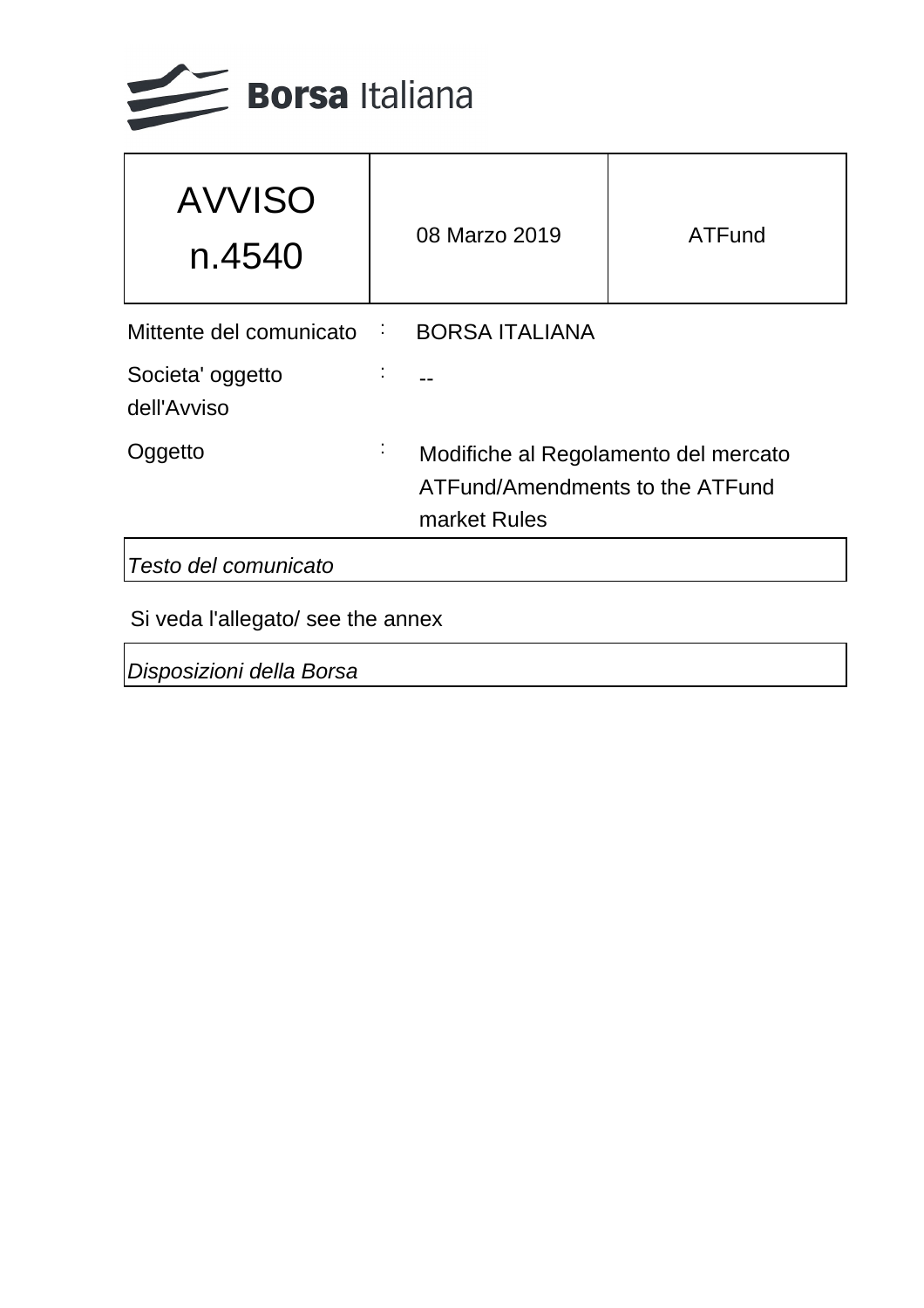# **MODIFICHE AL REGOLAMENTO ATFUND**

### **AMMISSIONE FIA APERTI**

Le modifiche illustrate nel presente avviso entreranno in vigore il **25 marzo 2019**.

\*\*\*

Ad oggi sul mercato ATFund sono ammissibili OICR aperti conformi alla direttiva UCITS. Tenuto conto dell'evoluzione e del consolidamento degli OICR aperti conformi alla direttiva AIFM, si consente l'ammissione su ATFund anche dei FIA aperti, a condizione che siano commercializzabili agli investitori al dettaglio. Questo in coerenza con il modello di mercato che non prevede limitazioni quanto alle categorie di investitori che possono accedere.

*Il testo aggiornato del Regolamenti ATFund sarà reso disponibile sul sito Internet di Borsa Italiana, all'indirizzo [www.borsaitaliana.it](http://www.borsaitaliana.it/)*

*Di seguito si riportano le modifiche al testo del Regolamento ATFund*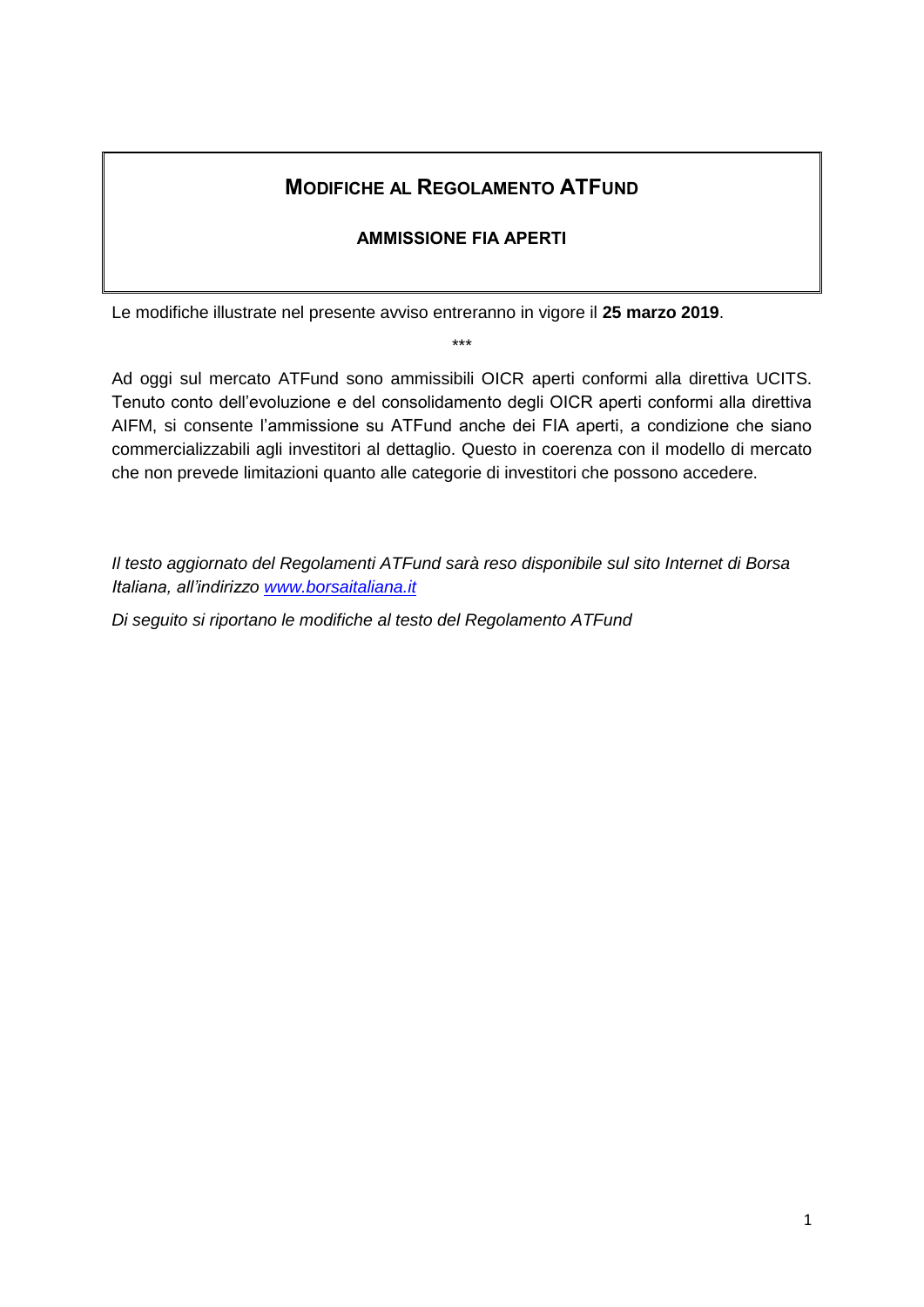# **REGOLAMENTO ATFund**

# **Strumenti negoziabili sul mercato ATFund**

#### **Requisiti di ammissione**

200 200.1 Possono essere ammessi nel mercato **mercato ATFund** le quote o le azioni di **OICR aperti** conformi alla Direttiva 2009/65/CE **o conformi alla direttiva 2011/61/UE a condizione che non siano riservati**. 200.2 Il prospetto informativo deve indicare come modalità di offerta in Italia la negoziazione sul mercato ATFund. **Domanda di ammissione** 210 Gli strumenti finanziari di cui all'articolo 200, possono essere ammessi da **Borsa Italiana** alla negoziazione, su domanda dell'**emittente** conformemente a quanto previsto nelle linee guida, purché siano soddisfatte le condizioni di cui agli articoli successivi. 211 La domanda di ammissione alla negoziazione, redatta secondo l'apposito modello, deve essere inoltrata a Borsa Italiana dall'emittente. **Nel caso di OICR conformi alla direttiva 2011/61 deve essere fornita copia della comunicazione o autorizzazione della Consob rilasciata ai sensi dell'articolo 44 del Testo Unico della Finanza e inerente la commercializzazione di quote o azioni di FIA agli investitori al dettaglio.** L'ammissione si perfeziona allorché Borsa Italiana, accertata la messa a disposizione del pubblico del prospetto informativo, stabilisce la data di inizio delle negoziazioni.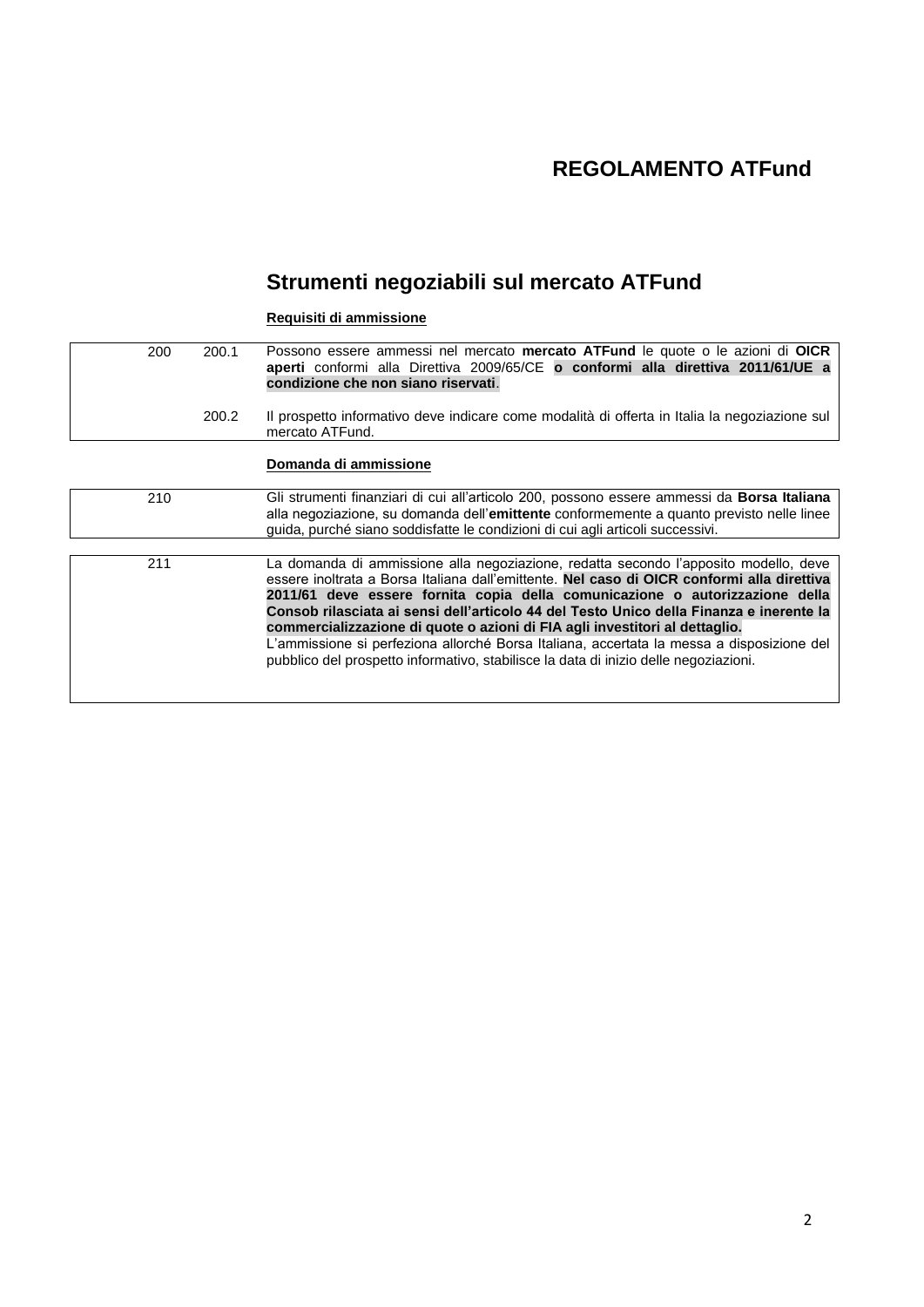## **AMENDMENTS TO ATFUND MARKET RULES**

## **ADMISSION OF OPEN-END AIFS**

The amendments described in this Notice will enter into force on **25 March 2019**.

\*\*\*

Currently, opend-end CIUs that comply with UCITS directive are eligible on the ATFund market. Taking into account the evolution and the consolidation of the open-end CIUs compliant with AIFM directive, it is allowed the admission on ATFund market also for openend AIFs, provided they may be marked to retail investors. This is consistent with the market model that does not provide for limitation for the categories of investors that can have access to the market.

*The updated text of the ATFund Rules will be published on Borsa Italiana's website (*[www.borsaitaliana.it](http://www.borsaitaliana.it/)*).*

*The changes of the ATFund Rules are shown below.*